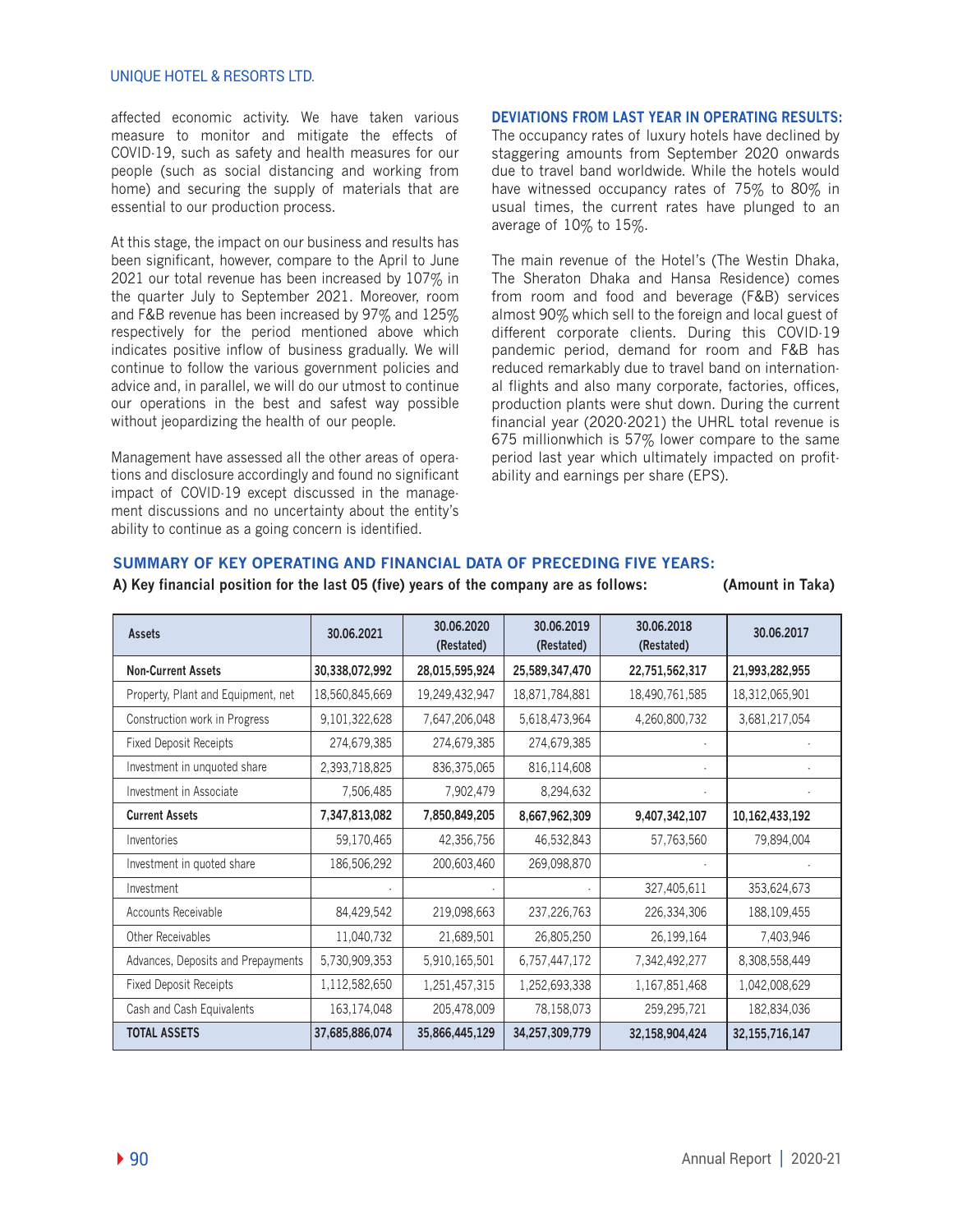| <b>Shareholders Equity &amp; Liability</b>         | 30.06.2021     | 30.06.2020<br>(Restated) | 30.06.2019<br>(Restated) | 30.06.2018<br>(Restated) | 30.06.2017        |
|----------------------------------------------------|----------------|--------------------------|--------------------------|--------------------------|-------------------|
| <b>Shareholders' Equity</b>                        | 23,973,347,492 | 23,455,645,315           | 23,733,881,618           | 23,757,253,071           | 26, 148, 376, 352 |
| Ordinary Share Capital                             | 2,944,000,000  | 2,944,000,000            | 2,944,000,000            | 2,944,000,000            | 2,944,000,000     |
| Share premium                                      | 6,181,931,836  | 6,181,931,836            | 6,181,931,836            | 6,181,931,836            | 6,181,931,836     |
| Tax Holiday Reserve                                |                |                          |                          |                          | 944,219,701       |
| <b>Revaluation Surplus</b>                         | 10,292,740,021 | 10,168,822,832           | 10,261,164,914           | 10,355,185,889           | 12,873,111,822    |
| <b>Retained Earnings</b>                           | 4,554,675,635  | 4,160,890,647            | 4,346,784,868            | 4,276,135,346            | 3,205,112,993     |
| <b>Non-Current Liabilities</b>                     | 6,471,854,900  | 6,135,583,437            | 3,846,868,526            | 4,500,834,907            | 1,749,753,865     |
| Term Loan-non-current portion                      | 3,935,777,581  | 3,265,101,171            | 959,426,970              | 1,613,932,180            | 1,385,312,500     |
| Deferred Tax Liability                             | 2,536,077,319  | 2,870,482,266            | 2,887,441,556            | 2,886,902,727            | 364,441,365       |
| <b>Current Liabilities</b>                         | 7,240,683,682  | 6,275,216,377            | 6,676,559,635            | 3,900,816,447            | 4,257,585,931     |
| Term Ioan Current portion                          | 757,418,831    | 371,218,835              | 668,958,446              | 663,020,945              | 403,000,000       |
| Short term loan                                    | 1,722,539,454  | 1,660,713,706            | 1,590,647,500            | 1,551,085,730            | 1,594,881,514     |
| Due to Operator and its Affiliates                 | 238,264,830    | 386,279,386              | 263,682,006              | 164,260,902              | 70,093,723        |
| Accounts Payable                                   | 33,251,137     | 34,114,450               | 54,089,569               | 56,687,455               | 63,116,419        |
| Undistributed/Unclaimed dividend                   | 12,841,987     | 12,611,384               | 10,598,403               | 9,604,226                | 8,502,281         |
| Liabilities to intercompany                        | 2,759,745,537  | 2,408,342,770            | 2,643,987,494            |                          |                   |
| Other Accruals and Payables                        | 1,716,621,906  | 1,401,935,846            | 1,444,596,217            | 1,094,608,825            | 2,117,991,995     |
| <b>Total Liabilities &amp; Shareholders'equity</b> | 37,685,886,074 | 35,866,445,129           | 34,257,309,779           | 32,158,904,424           | 32, 155, 716, 147 |

#### **(Amount in Taka)**

**B) Summary of Operational Performance Of 30 June 2017 To 30 June 2021**

#### **(Amount in Taka)**

| <b>Comprehensive Income</b> | 30.06.2021  | 30.06.2020<br>(Restated) | 30.06.2019    | 30.06.2018    | 30.06.2017    |
|-----------------------------|-------------|--------------------------|---------------|---------------|---------------|
| Revenue                     | 675,400,089 | 1,574,890,441            | 2,187,286,718 | 2,036,049,611 | 1,677,431,005 |
| Gross Profit                | 440,866,650 | 1,198,815,541            | 1,680,012,150 | 1,544,848,383 | 1,269,682,746 |
| Profit Before Tax           | 315,073,737 | 455,656,751              | 870,902,410   | 835,698,754   | 723,829,400   |
| Net profit after Tax        | 413,670,890 | 279,783,003              | 596,585,665   | 592,933,796   | 530,754,871   |